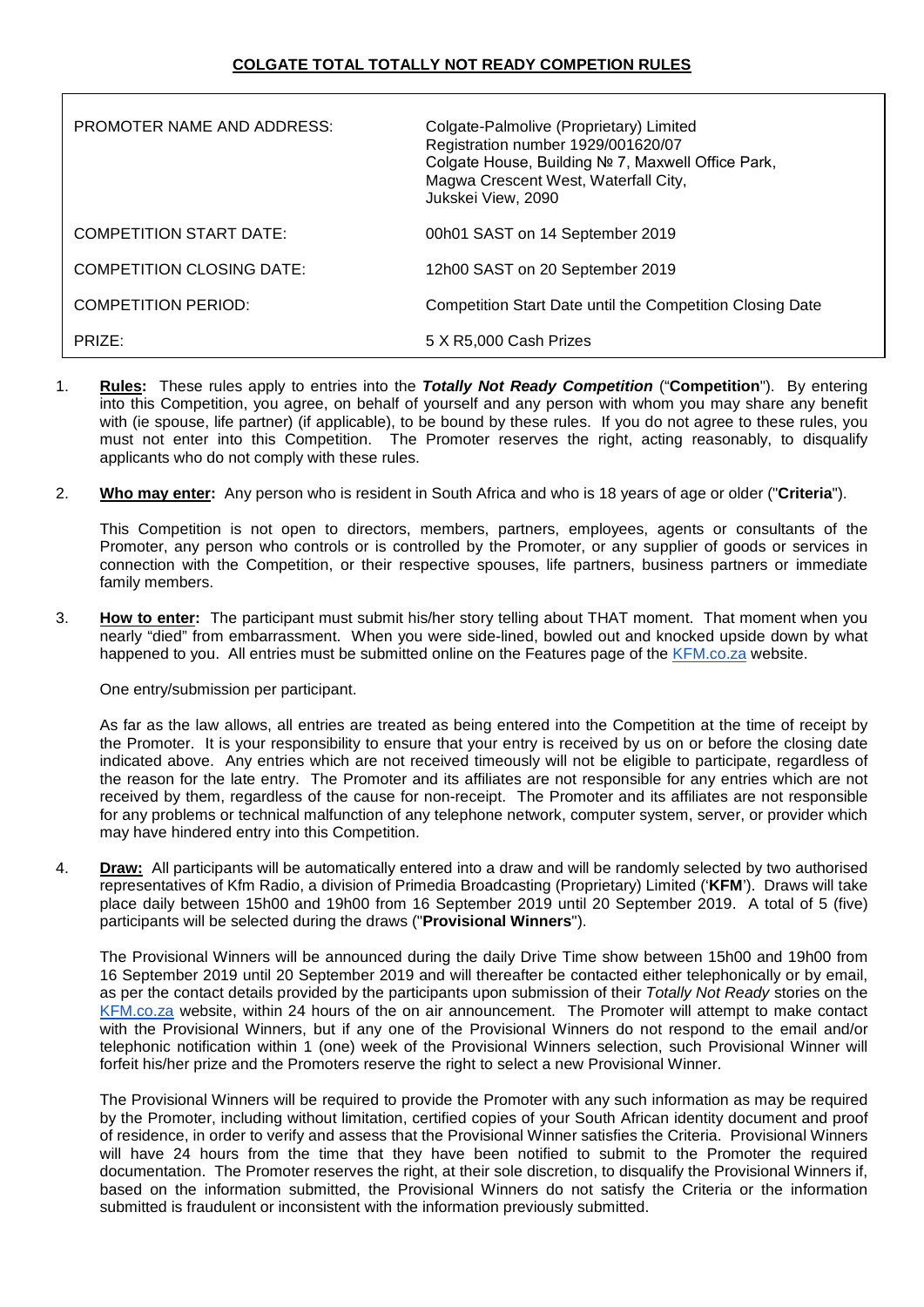## **COLGATE TOTAL TOTALLY NOT READY COMPETION RULES**

- 5. **Winner Selection:** The Promoter will assess the documents submitted in order to verify the accuracy of the information provided and confirm that the Provisional Winners satisfy the Criteria. Upon satisfaction that the Provisional Winners have provided accurate information and the Provisional Winners satisfy the Criteria, the Provisional Winners will be awarded the Prize ("**Confirmed Winners**").
- 6. **Winner Notification**: The Confirmed Winners will be contacted telephonically by the Promoter within 7 days of selection.
- 7. **Prize:** The Prize described above will be provided by the Promoter to the winners.

The Prize does not include any other costs or expenses relating to the prize or the enjoyment of the Prize not expressly specified in these rules. There is no cash or other alternative to the Prize in whole or in part. The Prize is not transferable.

*The paragraph above has important legal consequences for you. In this paragraph:*

- *various costs, losses, damages, expenses and taxes that are not included in the benefit are set out;* • *the responsibilities and liability of the Promoter are excluded or limited; and*
- *the entrant takes on various responsibilities and liability.*

*By entering the Competition, you agree to these limits and exclusions from the benefits. You also agree that if you are a recipient of a benefit from the Competition, then you will have the responsibilities and liability listed in this paragraph.*

You may not win the Prize if it is unlawful in any way for the Promoter to supply the Prize to you. If you do win such Prize, and it is unlawful for the Promoter to award it to you (for whatever reason), the Prize will be forfeited.

- 8. **Payment of Prize**: The Promoter shall effect delivery of the Prizes by contacting the Confirmed Winners and obtaining the bank account of the Confirmed Winner in order to effect payment of the Prize into the bank account.
- 9. **Publicity:** The Confirmed Winners may be requested to participate in all required publicity, including any presentation ceremony and any other promotional purpose required by the Promoter. Each Confirmed Winner has the right to decline this by notifying the Promoter.
- 10. **Personal information**: By entering the Competition, you consent to the collection, use, storage, disclosure and processing of your personal information by the Promoter for a reasonable period for the purposes of administering the Competition, providing the benefits and other activities as contemplated in these rules. The types of personal information that the Promoter may collect includes information necessary for its legitimate business interests and the categories of personal information identified in relevant data protection laws in South Africa. This may include your name, identity number, e-mail, physical and postal addresses, contact information, and other information you provide when entering and participating in the Competition. The Promoter may use your personal information:
	-
	- (i) to update the Promoters' existing records;<br>(ii) for the purpose of administering customer for the purpose of administering customer relations; and
	- (iii) to make information available on future promotions which the Promoter may conduct.

Your personal information will also be collected, used, stored, disclosed and processed in accordance with the Promoter's Privacy Policies, which are accessible at [www.colgate.co.za.](http://www.colgate.co.za/)

- 11. **Promoter's Decision**: The decision of the Promoter in all matters is final and binding on you and no correspondence will be entered into.
- 12. **Cancellation and amendment**: The Promoter reserves the right, acting reasonably, to cancel or amend the Competition due to events or circumstances arising beyond their control which prevent the Promoter from conducting the Competition as intended. You are entitled to withdraw from the Competition if you do not agree with any amendments made by the Promoter. As far as the law allows, if the Promoter cancels the Competition or amend these rules, you will have no claim against the Promoter.